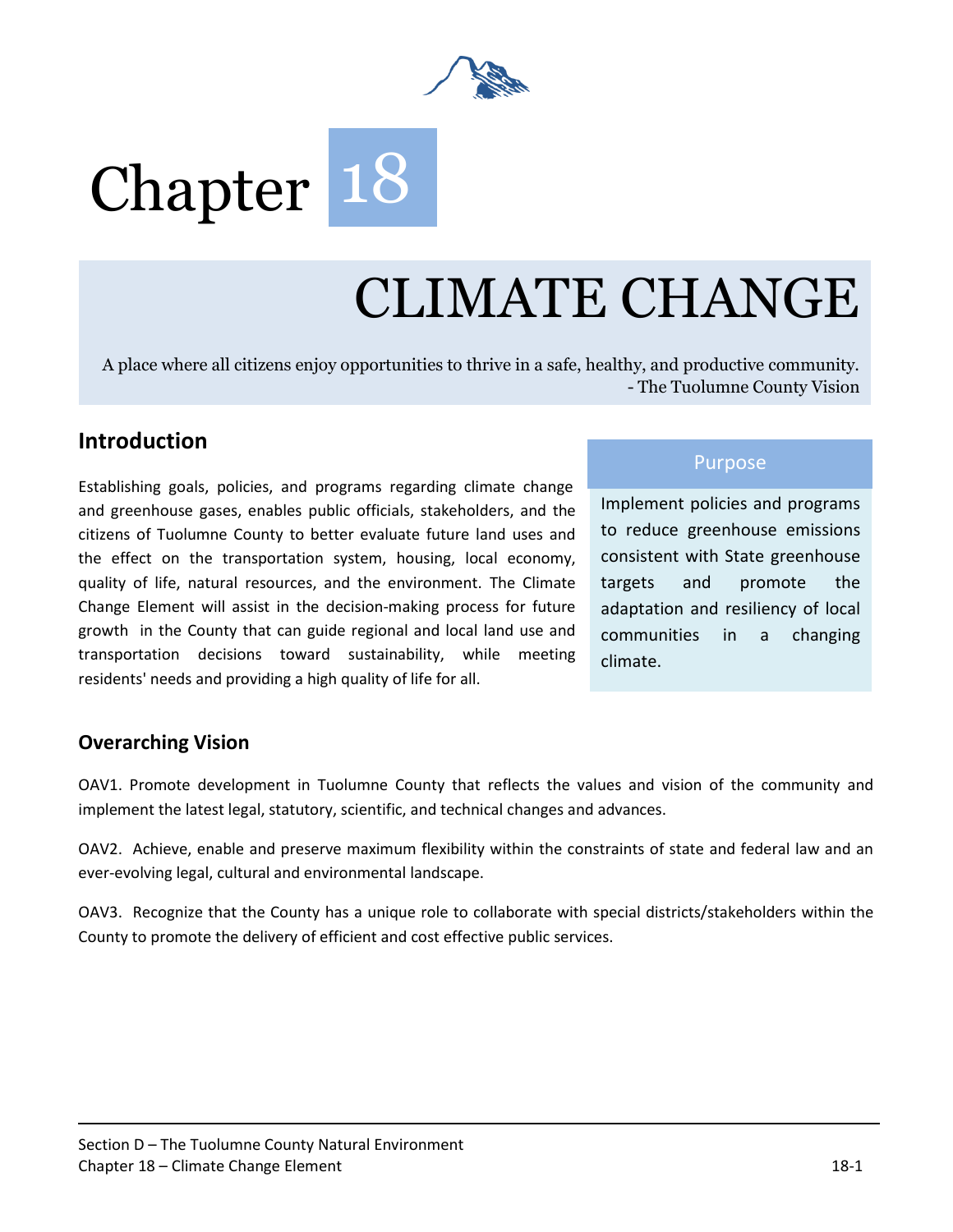

# **GOAL 18A:**

**Reduce Greenhouse Gas (GHG) emissions from community activities and County government facilities and operations within the County to support the State's efforts under Assembly Bill 32 and other state and federal mandates to mitigate the County's GHG emissions impacts.**

# POLICIES & IMPLEMENTATION PROGRAMS

**Policy 18.A.1** Prepare a Climate Action Plan (CAP), or similar GHG emission reduction plan, that establishes a GHG reduction target consistent, at a minimum, with the Senate Bill (SB) 32 goal to reduce statewide GHG emissions to 40 percent below 1990 levels by 2030 and taking into consideration the Executive Order (EO) S-3-05 goal to reduce GHG emissions to 80 percent below 1990 levels by 2050. The County will first update the baseline inventory of jurisdiction-wide greenhouse gas emissions. The CAP shall identify specific measures to reduce countywide emissions consistent with the established target and will also include adaptation strategies for the County to appropriately adjust to the environmental effects of climate change. Many of the measures in the CAP will overlap with and help implement goals, policies, and implementation programs identified in this General Plan.

#### **Implementation Programs**

**18.A.a** – Include specific GHG emissions reduction measures in the CAP. Examples include, but are not limited to, the following:

- Foster land use intensity near, along with connectivity to, retail and employment centers and services to reduce vehicle miles travelled and increase the efficiency of delivery services through adoption and implementation of smart growth principles and policies;
- Improve the local jobs/housing balance to reduce vehicle miles travelled;
- Incentivize energy efficiency improvements in existing buildings;
- Require energy audits for major additions to or alterations of existing buildings;
- Require compliance with CALGreen Tier 1 Green Building standards and Tier 1 Building Energy Efficiency Standards for eligible alterations or additions to existing buildings;
- Require compliance with CALGreen Tier 1 Green Building standards and Tier 1 standards for all new construction, and phase in Zero Net Energy (ZNE) standards for new construction;
- Require new or replacement residential water heating systems to be electrically powered and/or alternatively fueled systems;
- Expand current renewable energy and green energy incentives and update local ordinances;
- Develop a program to offset project GHG emissions by retrofitting existing income-qualified homes and buildings;
- Support waste-to-energy programs at landfills;
- Increase availability and accessibility of transit information;
- Support alternatives to private vehicle travel for visitors, such as shuttles;
- Increase the supply of electric vehicle charging stations;
- Promote telecommuting at office-based businesses;
- Encourage expansion of composting programs;
- Establish a waste diversion goal that exceeds the State's 2020 75 percent target;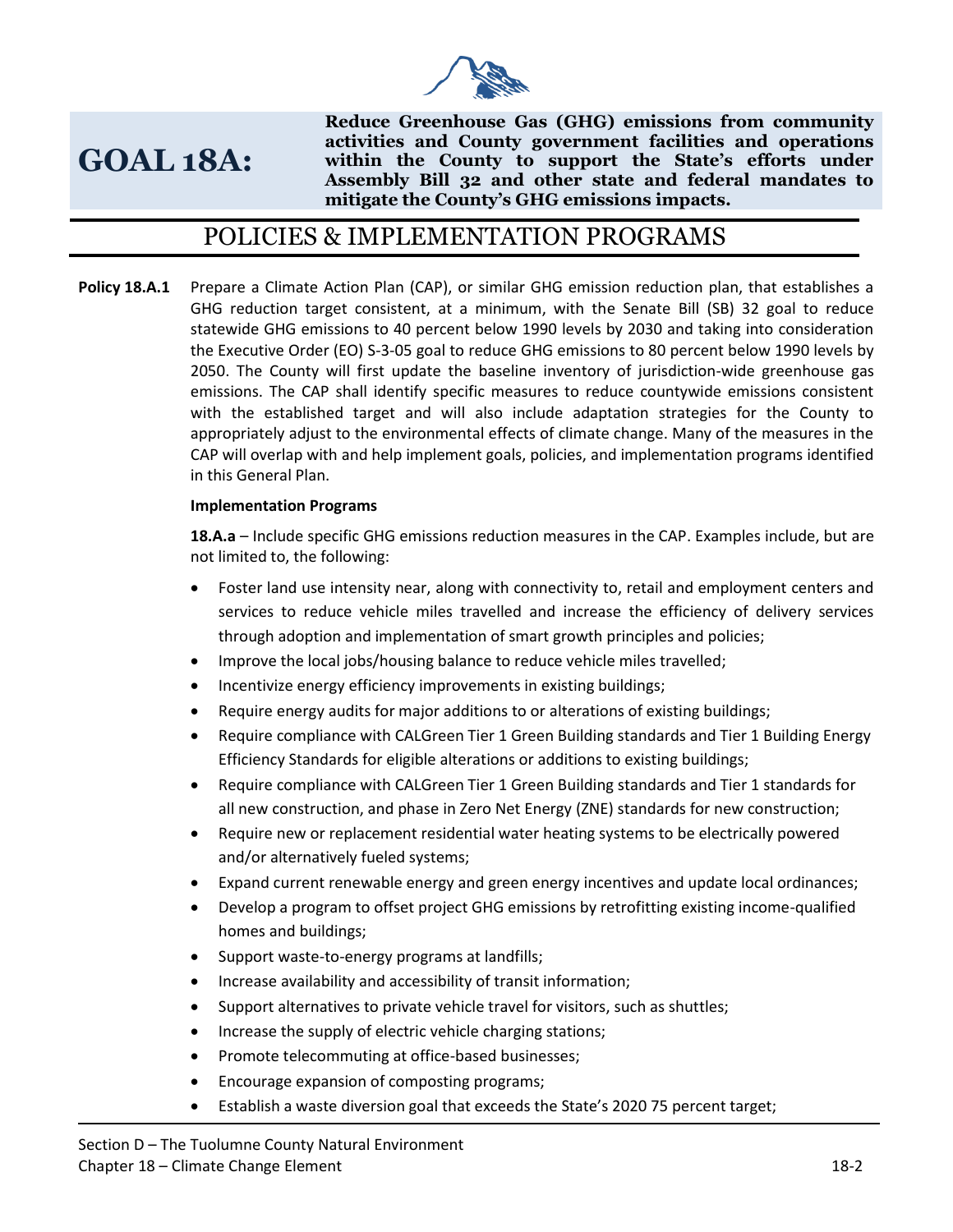

- Identify potential sites for renewable energy facilities and transmission lines;
- Promote recycling to reduce waste and energy consumption;
- Identify appropriate sites for waste recovery facilities to minimize escape of GHGs;
- Promote alternatives to open burning of biomass;
- Convert all stationary diesel or gas-powered irrigation pumps to electric pumps;
- Require Tier 4 equipment for all construction activity and forestry/mining operations by 2030;
- Adopt a new water conservation ordinance for commercial and residential land uses limiting outdoor watering;
- Expedite and/or reduce permit fees associated with water conservation installations in existing facilities;
- Require water audits for large new commercial or industrial projects and significant expansions of existing facilities;
- Establish targets and enhanced programs for oak woodland and coniferous forest preservation and mandatory replanting;
- Refine protection guidelines for existing riparian lands to establish a no-net-loss goal;
- Develop a program to require repurposing of usable lumber from trees removed due to land conversion to avoid wood burning;
- Promote the sale and consumption of locally-grown foods and/or products;
- Establish and local carbon offset program;
- Identify lands suitable for wind power generation;
- Promote alternatives to open burning of biomass, including exploring the feasibility of the development of a biomass power plant in the County;
- Provide economic incentives and creative financing for renewable energy projects;
- Pursue incentives, grants, and creative financing for projects that improve energy efficiency;
- Prepare and implement a comprehensive plan to improve energy efficiency of municipal facilities;
- Develop a program to promote forest health and enhance the carbon sequestration potential of forests in the County;
- Establish a coordinated, creative public outreach campaign, including publicizing the importance of reducing GHG emissions and steps community members can take to reduce their individual impacts;
- Install renewable energy systems at municipal facilities including solar photovoltaic systems on municipal roofs and solar water heating;
- Ensure that County staff receive appropriate training and support to implement objectives and policies to reduce GHG emissions included in the County CAP;
- Evaluate the feasibility and effectiveness of using Community Choice Aggregation as a model for providing renewable energy to meet the community's electricity needs, including potential partnerships with other jurisdictions;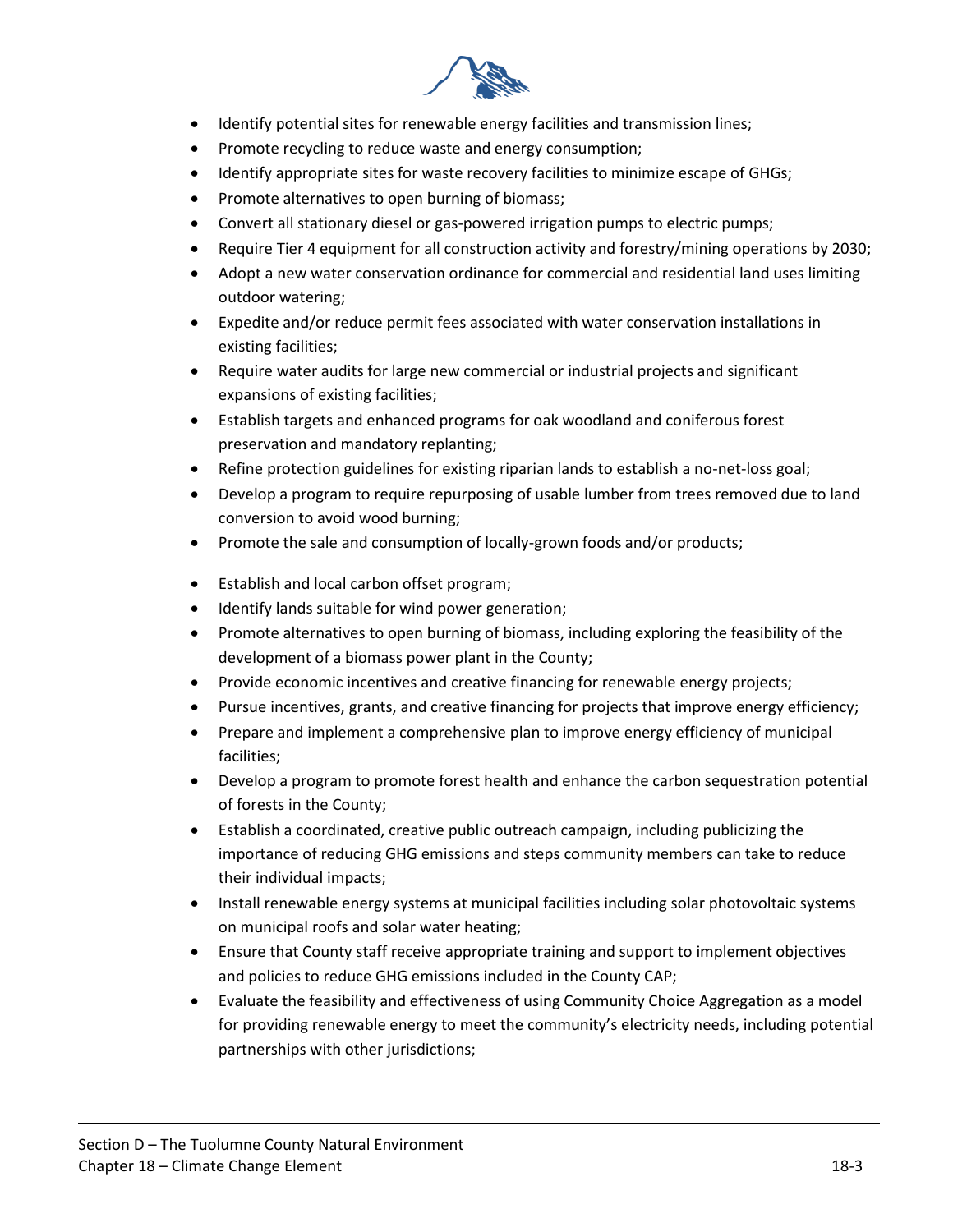

- Identify and remove or otherwise address barriers to renewable energy production including revisions to the County's building and development codes, design guidelines, and zoning ordinances;
- Provide information, marketing, training and technical assistance regarding green building practices and renewable energy systems;
- Identify and remove regulatory or procedural barriers to implementing green building practices within the County, such as updating codes, guidelines, and zoning, and ensure that all plan review and building inspection staff are trained in green building materials, practices, and techniques;
- Establish menus and check-lists for developers and contractors to ensure water-efficient infrastructure and technology are used in new construction, including low-flow toilets and shower heads, moisture-sensing irrigation, and other such advances;
- Require all mitigation relying on offsets of GHG emissions to be quantifiable, enforceable, and additional to any GHG reductions that otherwise would have occurred; and
- Require that, where feasible, on-site design features will be utilized to reduce GHG emissions and VMT before a development applicant may purchase off-site mitigation credits or carbon off-sets.

**18.A.b** – Include specific adaptation strategies in the CAP. Examples include, but are not limited to the following:

- Identify critical infrastructure vulnerable to extreme heat events;
- Develop outreach programs for outdoor workers to prevent heat-related illness;
- Educate residents on heat-related illness prevention;
- Encourage installation of cool roof technologies and rooftop gardens;
- Explore options to incorporate cool pavement technology;
- Improve parking lot shading and landscaping;
- Establish an Excessive Heat Emergency Response Plan;
- Identify locations that are newly at risk or at higher risk for wildland fire hazard;
- Identify critical infrastructure vulnerable to wildland fire;
- Evaluate vulnerabilities of water supply systems and networks;
- Consider innovative options to meet future water demand;
- Promote use of rainwater catchment and storage systems;
- Collaborate with agencies to identify future water supplies and explore alternative supply sources; and
- Pursue grant funding for water resource planning projects.

**18.A.c** – Consider preparing a CAP that meets the criteria for CEQA Guidelines section 15183.5, which provides for tiering and streamlining opportunities.

**18.A.d** - Adopt and begin implementing the CAP prior to December 31, 2020.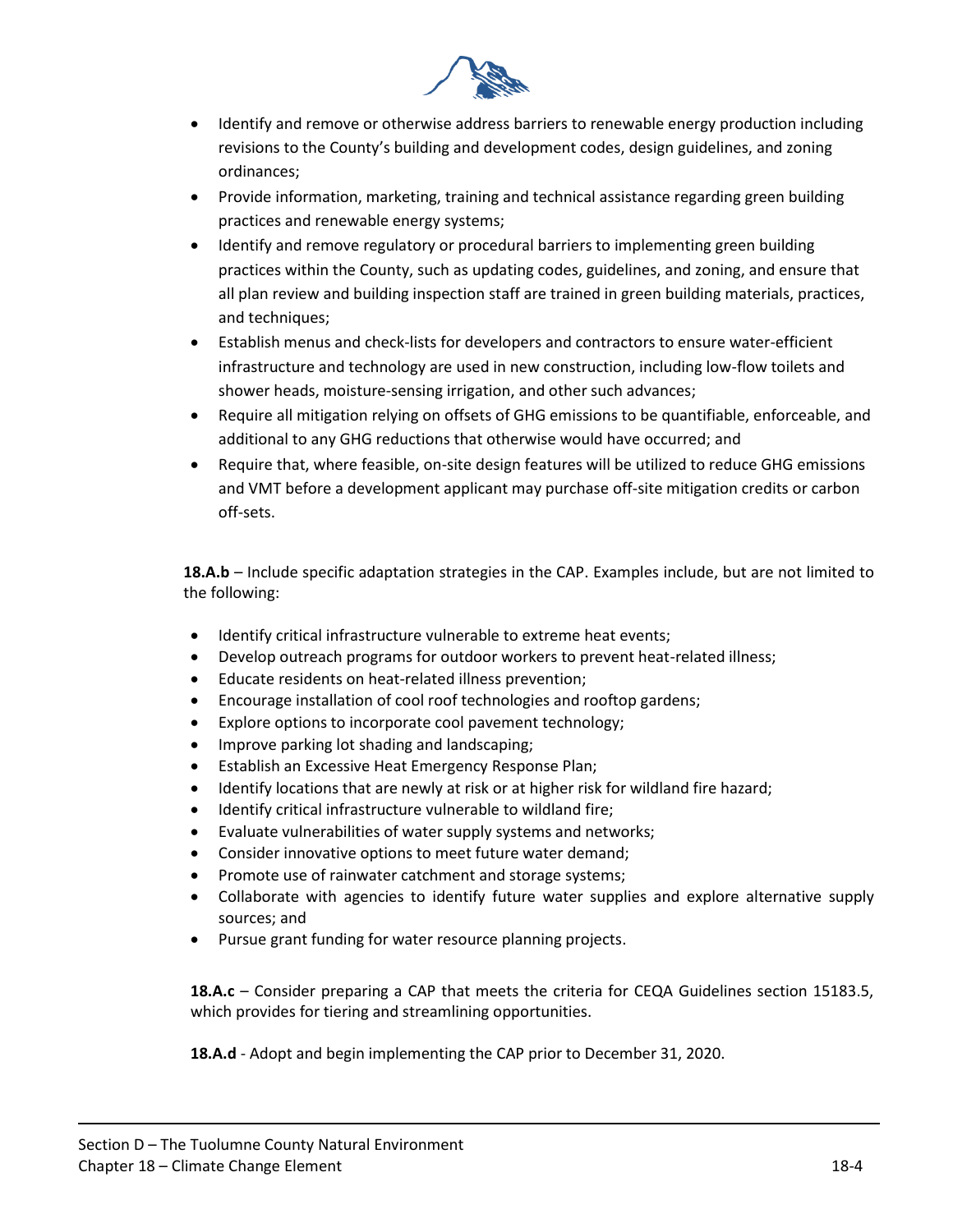

- **Policy 18.A.2** In the interim prior to adoption of the CAP, analyze and mitigate individual project's GHG impacts consistent with CEQA and considering the goals of SB 32. Continue to implement, prior to adoption of the CAP, the *Tuolumne County Regional Blueprint Greenhouse Gas Study* (January 2012) (including any updates) to reduce GHG emissions to 1990 levels by 2020 pursuant to Assembly Bill 32. The 2012 Greenhouse Gas Study will be considered superseded by the CAP once it is adopted.
- **Policy 18.A.3** Continue to implement the policies and strategies identified in the *2016 Final Regional Transportation Plan*, including the Rural Sustainable Strategies.
- **Policy 18.A.4** Recognize that climate change may affect air quality and water quality creating health and safety hazards.

#### **Implementation Programs**

**18.A.e**- Adopt local policies and programs and seek funding and support efforts by local, regional, State and Federal agencies and others to develop policies and manage programs that allow the County to adapt to extreme climate change effects, such as prolonged drought and flooding.

**18.A.f** - Prepare for potential climate change effects on water resources, such as prolonged drought and flooding, by working with water agencies to implement measures to reduce water consumption, expand water storage capacity, protect water quality, and explore and promote more diverse sources of water.

**18.A.g** - Prepare for potential climate change effects on water resources by working to implement measures to reduce water consumption, expand emergency water storage capacity, protect water quality, and explore and promote more diverse sources of water.

**18.A.h** - Participate in inter-agency and/or inter-jurisdictional meetings and planning activities to identify and periodically reassess regional climate change vulnerabilities.

**18.A.i** - Collaborate with community-based organization partners, such as health care providers, mental health providers and public health advocates, to disseminate climate change health impact information, promote good health, and public preparedness and emergency response.

**Policy 18.A.5** Promote energy efficiency and alternative energy while reducing energy demand.

#### **Implementation Programs**

**18.A.j** - Facilitate voluntary energy efficient retrofits in existing structures by connecting home and business-owners with technical and financial assistance, such as Federal, State, and utility rebates, and tax credits, through the County's or Tuolumne County Transportation Council's website.

**18.A.k** - Work with Pacific Gas and Electric Company and other electric utility providers to promote voluntary upgrades to energy-efficient technology and products through campaigns targeted at residents and local businesses, ENERGY STAR<sup>®</sup> appliance change-out programs, and incentives, such as give-a-ways or Federal/State/utility rebates.

**18.A.l** - Work with Pacific Gas and Electric Company and other electric utility providers to encourage local businesses and public agencies to install energy conserving technologies, such as occupancy sensors, and implement energy conserving policies, such as "lights out at night".